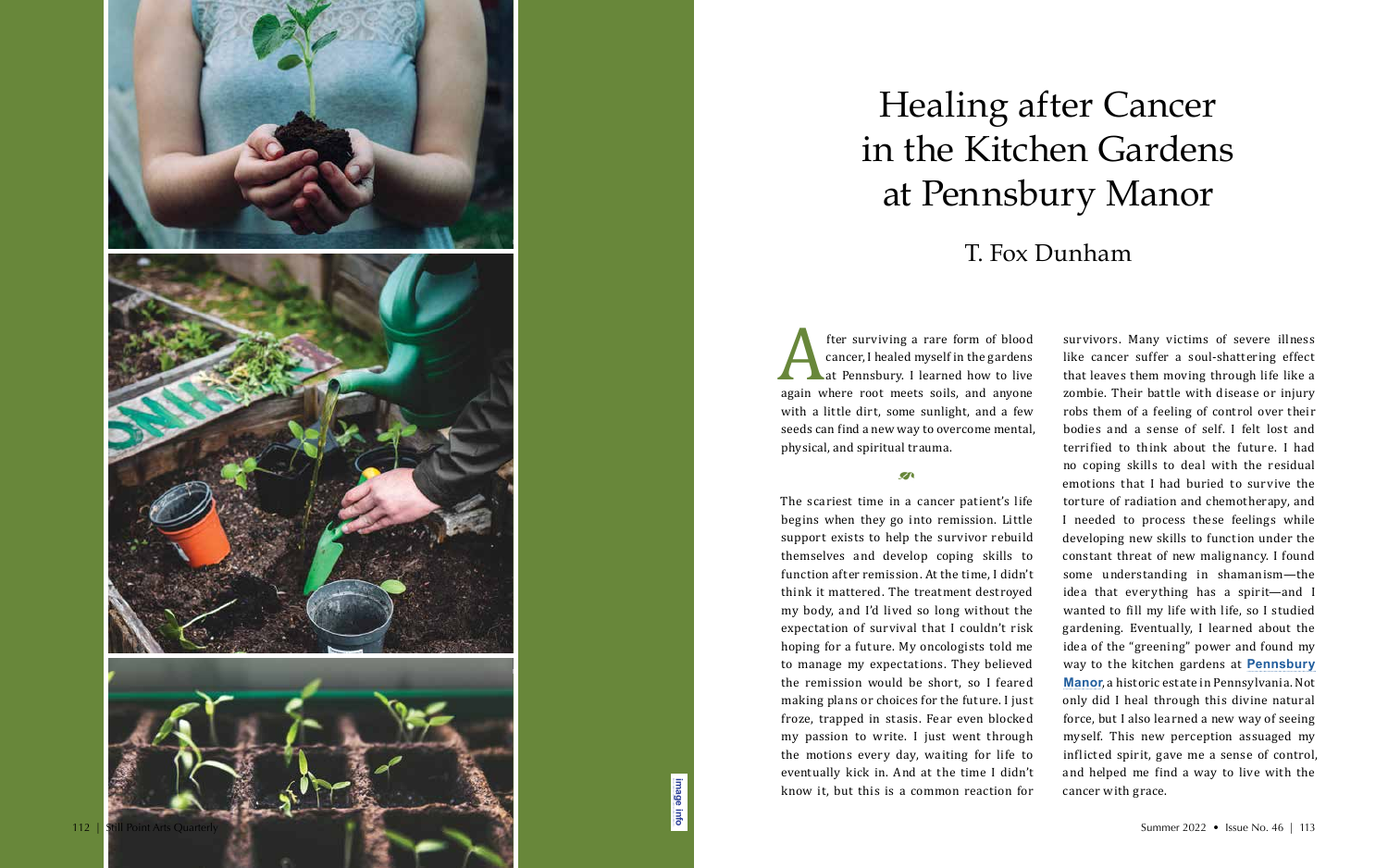#### $\mathbf{Z}$

**O most honored Greening Force, You who roots in the Sun; You who lights up, in shining serenity, within a wheel that earthly excellence fails to comprehend. You are enfolded in the weaving of divine mysteries. You redden like the dawn and you burn: flame of the Sun.**

### **—Hildegard von Bingen,** *Causae et Curae*

My story began at the age of eighteen when I found a golf ball under my ear. Two days later, surgeons excised the tumor along with a chunk of my face. After several labs tried and failed, the Armed Forces Institute identified the cells as both large cell and Hodgkin's lymphoma. Only nine other people in the world had been diagnosed with this rare combination, and none of them had survived.

Doctor Giles McKenna, chair of the Radiation-Oncology Department at the University of the Hospital of Pennsylvania, developed an aggressive treatment. Before starting, he warned me that the intense chemotherapy known as CHOP (cyclophosphamide, hydroxydaunorubicin, oncovin, prednisone) along with radiation treatment was a longshot, and the damage would cripple my body. He asked me if I wanted to just enjoy the time I had left, but I felt like if I did that, I was letting everyone down.

Chemo melted my body over the summer. I went into toxic shock every time. Then they burned my head, neck, chest, and back with radiation every day for months. I couldn't eat for three months. I couldn't swallow. I dropped down to eighty pounds. Finally, I spent October in the hospital near death. Then on **[Samhain](https://en.wikipedia.org/wiki/Samhain)**, something changed. The treatment had killed all the fast-growing cells, but I held on.

With remission came euphoria. I lived! I felt such joy, relief, and gratitude. A day turned into a week and a week became a month. And eventually, I settled into my new reality. The treatment had hollowed me out. I felt like an empty vessel set adrift, no longer a person, just a void beneath burned skin. The treatment had dismantled me, and

before I could go on with my life, I had to rebuild myself without any idea how. This is the hardest time in a cancer patient's life. Everyone just expected me to go back to who I was before and just forget about it, but I couldn't. So I set out on an existential journey and studied modern interpretations of shamanism.

My Uncle Ford, a gifted poet and naturalist, had introduced me to the concepts when I was young. Eventually, I identified an injury to my spirit. Modern shamans believe illness or trauma can shatter your soul, a condition that makes a person feel empty, on autopilot. They suffer an existential ennui, a pervasive disembodiment like their soul fell out on the road behind them. Whether magic or metaphor, it's how it felt, and I searched for remedies to mend my spirit. First, I meditated and attended Quaker Meeting in Fallsington, Pennsylvania. Finding peace at the center, a Quaker phrase, helped me begin to mend, and after meeting one Sunday, I learned about an open house at a local historical site. Like most people, I found peace and comfort in the idea of going back to an era before turbulent technology, so I went to Pennsbury Manor to volunteer and learn about the history of my state.

In payment of a debt owed by the crown to the Penn family, King Charles II, on 4 March 1681, signed a charter granting William Penn a large parcel of land west of the Delaware River. Penn, a Quaker, saw it as the perfect place to conduct an experiment in religious tolerance and established the Manor of Pennsbury, which was to be a summer home for his family on the western bank of the Delaware. Construction began after his arrival in 1682 and was completed in 1686. A central manor house welcomed travelers

on the river, and a bake and brew house held the kitchen, brewery, and laundry facilities, while a boathouse and farm buildings sheltered the work of the self-sufficient farm. An extensive kitchen garden—two-thirdsacre grid crossed with gravel and grass paths and rectangular beds planted with trees, small fruits, perennial and annual vegetables, herbs, and edible flowers—served as a source of produce and supplied the spice rack and medicine cabinet.

In 1932, the Warner Company donated the ten-acre parcel to the Commonwealth of Pennsylvania, and the Pennsylvania Historic Museum Commission established a museum. Ever since, Pennsbury Manor has educated visitors and school children about life in early colonial America. Pennsbury Manor is a functioning farm based on the colonial Virginia model: fields of crops, pastures, orchards, open yards, and a kitchen garden. Volunteers and staff recreate life in eighteenth-century America, dressing in period costumes, enacting the duties of

daily life, and taking groups on tours of the property. The volunteer program offered different areas of interest. While I became a tour guide, I spent most of my time in the kitchen gardens.

That February, the head horticulturalist put me to work in the greenhouse, preparing seedlings to be planted in the spring. In the solitude of that little room, I put on Celtic rock and filled the little cups with soil. I'd thought so much about death over the previous year, and now I could shepherd new life. It was slow, meticulous work, and the repetition relaxed me. My mind turned off, and I began to see a connection between all the seeds and seedlings, joined by the earth, air, and water. In time, I realized these elements connected them to me. We all grew as branches off a great tree. When something died, the whole lived on.

I wanted to understand this connection, so I studied botany, earth spiritualism, and herbal medicine. I read about a German Benedictine abbess who'd written about a